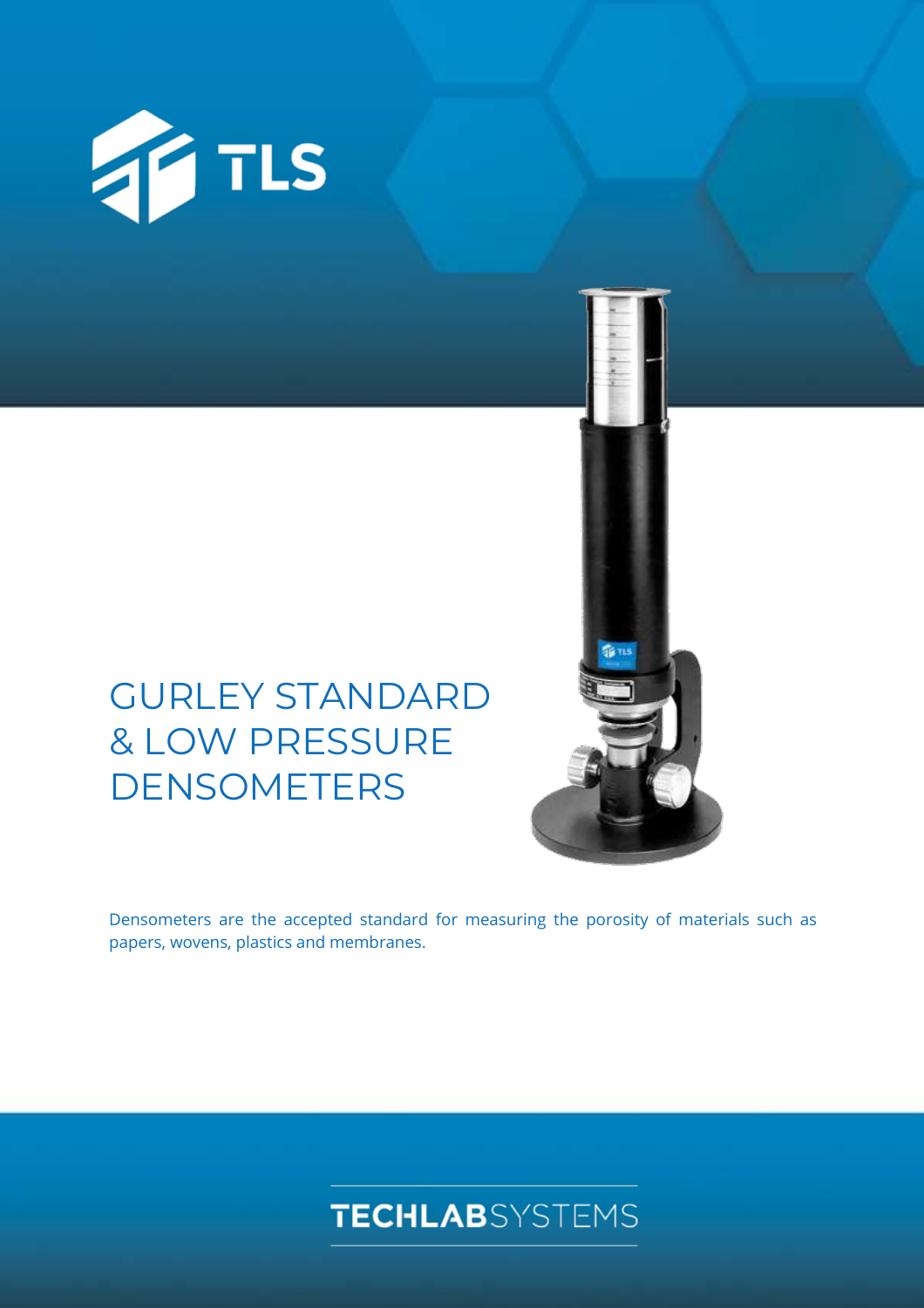

## **GURLEY STANDARD & LOW PRESSURE DENSOMETERS**

#### **APPLICABLE STANDARDS**

**TAPPI T460 - ASTM D 726 - APPITA / AS 1301-420 - BS 5926 - CPPA D.14 - ISO 5636/5 NF Q 03-078 - SCAN P-19 y P-53**

#### **GENERAL INFORMATION**

- Densometers are the accepted standard for measuring the porosity of materials such as papers, wovens, plastics and membranes.
- All Densometers measure the time required for a given volume and of air (25cc to 400cc) to flow through a standard area of material being tested under light uniform pressure.
- Certain models, such as the S-P-S Tester, are also used to measure surface smoothness and material softness.
- Manual and automatic units available.

#### **SPECIFICATIONS**

The Densometer test measures the time required for a given volume of air (25cc to 300cc) to flow through a standard area of material tested, under light uniform pressure. The air pressure is supplied by an inner cylinder of specific diameter and standardized weight, floating freely within an outer cylinder partly filled with oil to act as an air-seal. The sample material is held between clamping plates having a circular orifice area of 1.0 (standard), 0.25 or 0.1 square inch (optional).

Densometer readings may be evaluated on both a direct or indirect basis dependent upon the material and test purpose. They are a direct test of materials which are intended to either resist or permit the passage of air. Indirectly, they are used to measure other physical properties which affect the flow of air through a porous sheet.

### **APPLICATIONS INCLUDE:**

- In manufacturing and printing, to control the selection of materials affording the appropriate degree of liquid (ink, varnish, sizing) absorption.
- To test filters, porous bags & materials where controlled porosity is essential.
- To test insulating materials for air resistance.
- To supplement other physical tests enabling regulation or strength of manufacturing process to give the desired formation, appearance or strength since there is a close correlation in a given material between air permeability and these other properties.

**NOTE**: If the Densometers are **equipped with the Digital Time Meter model 4320** (**OPTIONAL**), which allows to control with great accuracy the time in seconds of the passage of air through the sample and also to be able to connect the Densometer / Permeabilimeter to the **LYNX** System (Data Management of the Laboratory).





Doc. Gurley Standard & Low Pressure Densometers-1-CAT-I-R1 | **2** TECHLAB SYSTEMS reserves the right to make any technical modification without prior notice.